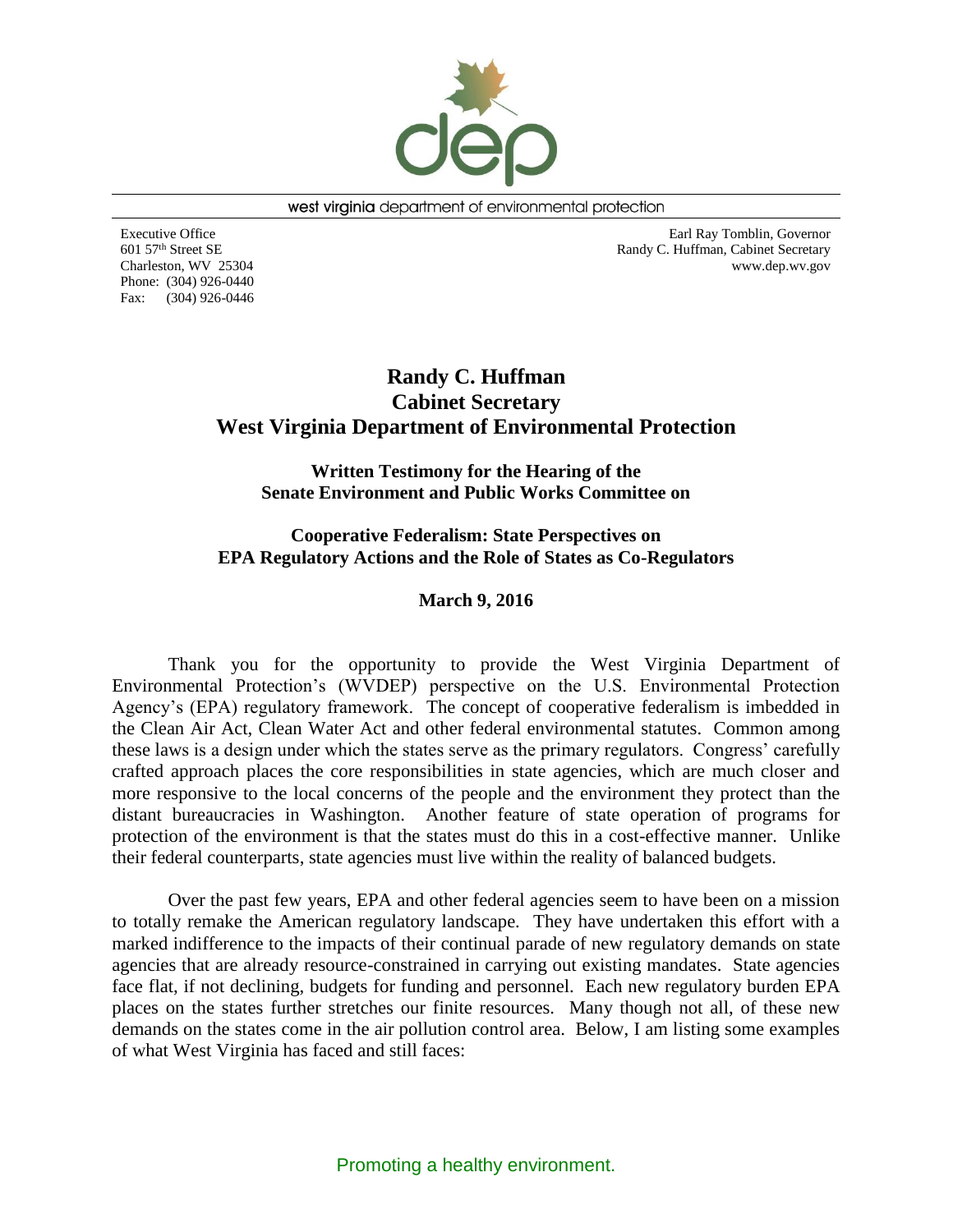# **Federalism in EPA's Carbon Rules for Electric Generating Units (EGUs)**

Perhaps no state is more affected by EPA's efforts to regulate carbon dioxide emissions than West Virginia. The coal industry has been a central part of the state's economy for over one hundred years. Nearly all of our electricity comes from coal-fired EGUs. Necessarily, EPA's development of carbon rules is a high priority for our Division of Air Quality. EPA's overly aggressive approach on early every aspect of these rules challenges not only our employees but the legal constraints of the Clean Air Act (CAA), as well.

From a federalism perspective, EPA's vehicle for regulating carbon emissions from existing power plants, section 111(d) of the Clean Air Act, is one of the CAA's brightest beacons. It establishes a specific division of responsibility between EPA and the states. EPA is authorized to promulgate procedural regulations, similar to the state implementation plan process under the CAA's section 110, for submission of state section 111(d) plans to EPA for a determination of whether they are satisfactory. Section 111(d)(1); *see*, section 111(d)(2). The substantive authority under section 111(d) is assigned to the states. Section 111(d) gives the authority to establish standards of performance for existing sources to the states, not EPA.

What Congress gives to the states, the EPA takes away. The general implementing regulations EPA promulgated for section 111(d) go well beyond its statutory role of merely establishing a procedure for submission of state plans. Based on its authority to determine a "best system of emissions reduction", EPA appropriates to itself the authority to establish an "emissions guideline" for states, 40 C.F.R. § 60.22, and further prescribes required content for state plans under section 111(d). 40 C.F.R. §§ 60.24-26. Compounding the overreach of EPA's section 111(d) implementing regulations, its final section 111(d) "emission guideline" rule for carbon emissions takes away all of the flexibility that states should have under the authority the statute gives them. Instead, EPA prescribes nearly every minute detail of a complex regulatory program. Even where EPA's rule gives states the opportunity to choose from among different regulatory options, EPA has specified the minute details of these options. Under EPA's regulations, the federalism embodied in section 111(d) is only illusory.

## **The Burden on States from EPA's Carbon Rules**

The section 111(d) rule EPA proposed for existing EGUs had thousands of pages of text of proposed rule and accompanying technical support documents to be analyzed. The version of this rule EPA finalized has nearly as many serious legal defects as there are states and state agencies challenging it in court (at least 27). Notwithstanding the Supreme Court's stay of this rule, which underscored the significant doubt that exists as to its legality, EPA has indicated that it intends to continue move forward with related rulemakings for section 111(d) model state plans and a federal plan as well as development of the details of the 111(d) rule's Clean Energy Incentive Program (CEIP) and guidance as to the section 111(d) rule's evaluation, measurement and verification (EM  $&$  V) requirements. This has put and will continue to put quite a strain on the same core group of people in our Division of Air Quality who must also tend to the growing multitude of other EPA national deadlines and initiatives in the air quality arena such as those AAPCA identified, plus state-specific air quality issues with EPA (including two recent "SIP Calls") and the day-to-day operation of the state's Air Quality agency. The development and implementation of these rules has placed a huge burden on states without providing any new resources whatsoever.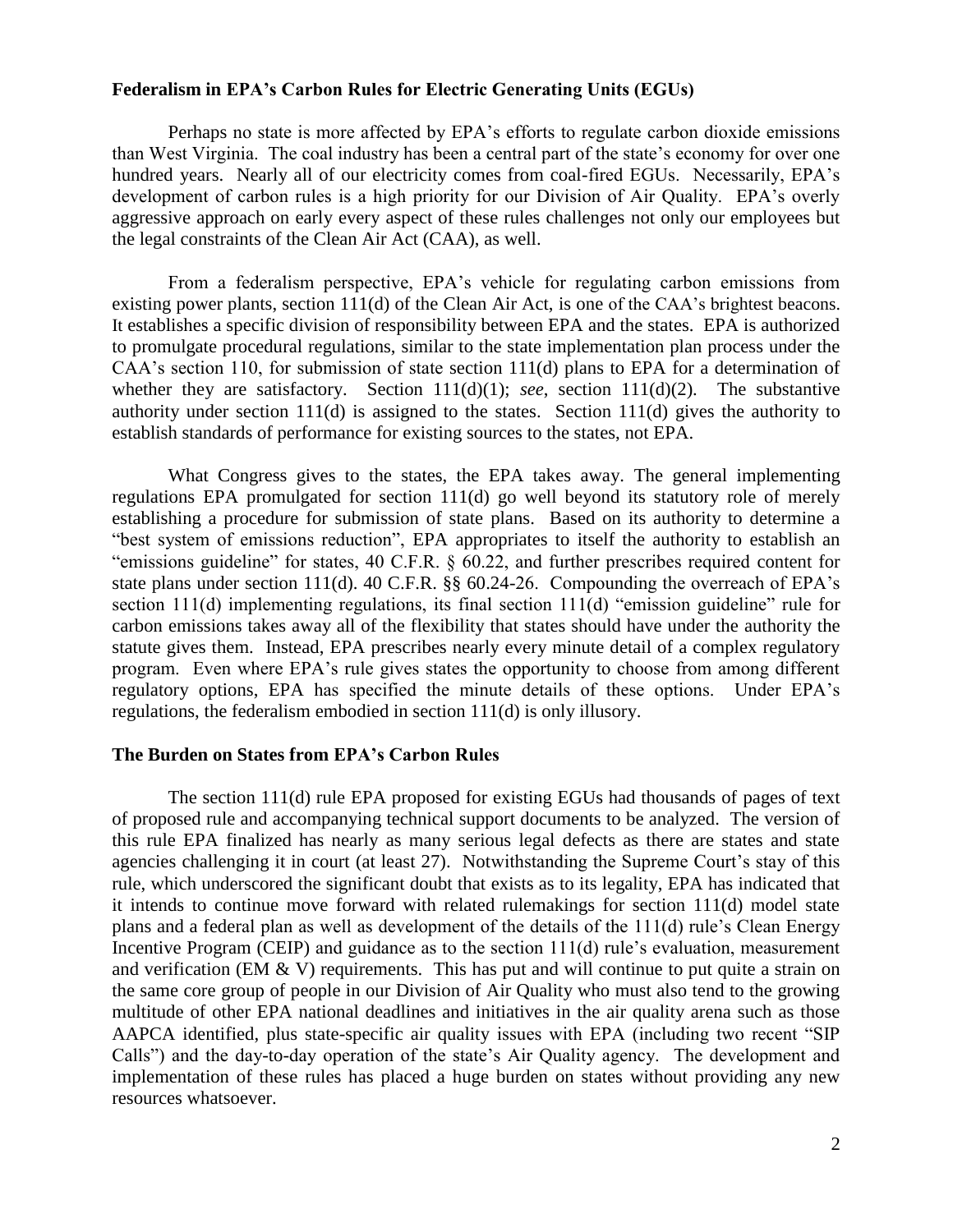## **EPA's Use of Guidance**

The EPA has increasingly been issuing "non-binding" guidance that for all practical purposes does in fact bind the states. By doing this, EPA is circumventing proper notice and comment rulemaking. States that attempt to exercise discretion outside the confines of such guidance face an almost insurmountable hurdle. Along with the use of binding guidance that has not gone through public notice and comment, EPA has also expanded the use of "non-regulatory dockets" as EPA develops guidance. In this scenario, EPA seeks public comment for the development of new "guidance" but, unlike the formal rulemaking process, it is not obligated to either heed any of the concerns raised by the comments or even to respond to them. The Clean Energy Incentive Program (CEIP) concept within EPA's section 111(d) rule is a current example of EPA's use of a non-regulatory docket to develop guidance that will be binding on states in development of compliance plans that subject to EPA approval.

## **Requiring States to Apply the Environmental Justice (EJ) Executive Order**

*On February 11, 1994 President Clinton issued Executive Order 12898, "Federal Actions to Address Environmental Justice in Minority Populations and Low-Income Populations". This order was intended to address the concern that* racial minority and low-income populations bear a higher environmental risk burden than the general population. *As the title suggests, this order was directed to federal agencies. Over the years since the order was issued, an entire bureaucracy dedicated to EJ concepts has grown up within EPA. Also, as time has passed, EPA has increasingly been applying EJ concepts to states. Most recently, EPA's final section 111(d) rule emphasizes the need for states to make a particular effort, above and beyond that made for the general public, to engage low-income communities and communities of color in the public involvement stage of development of state carbon reduction plans.* To comply with EPA's expectation that states engage low income communities, EPA encourages states to use the proximity analysis and "EJ Screen" tools it has developed pursuant to President Clinton's Executive Order in order to identify "overburdened communities" as part of the state's public outreach effort to *low-income communities and communities of color*.

While the West Virginia Department of Environmental Protection does not seek to further burden the impoverished and disadvantaged, several observations about EPA's effort to expand the reach of this order to the states are warranted. First, our state's and our nation's environmental laws protect the health and welfare of the entirety of the public without regard to economic status or race. Second, there are other laws that are designed to broadly protect against discrimination against the classes of people who are the subject of EPA's EJ effort. In addition, a multitude of other laws seek to advance the state of the poor and disadvantaged in our society. Third, EPA's bureaucratic approach to EJ may be workable in the economically and racially stratified communities of the urban areas along the northeast corridor, but has little value in a state like West Virginia which has historically had one of the nation's highest poverty rates and which is comprised nearly entirely of small towns and rural areas. In comparison to the urban areas of the country, the small communities and locales in our state are not nearly so divided along the lines of economic status and race. In West Virginia, any outreach effort by our agency that effectively reaches the public at large necessarily also reaches the economically disadvantaged and racially diverse, without resort to EPA's EJ tools. Fourth, and most important in your consideration of federalism, the EJ order applies only to the federal government. Any attempt to expand its reach to state agencies should be undertaken only by Congress and, then, only in a manner consistent with the principles of federalism embodied in the Constitution.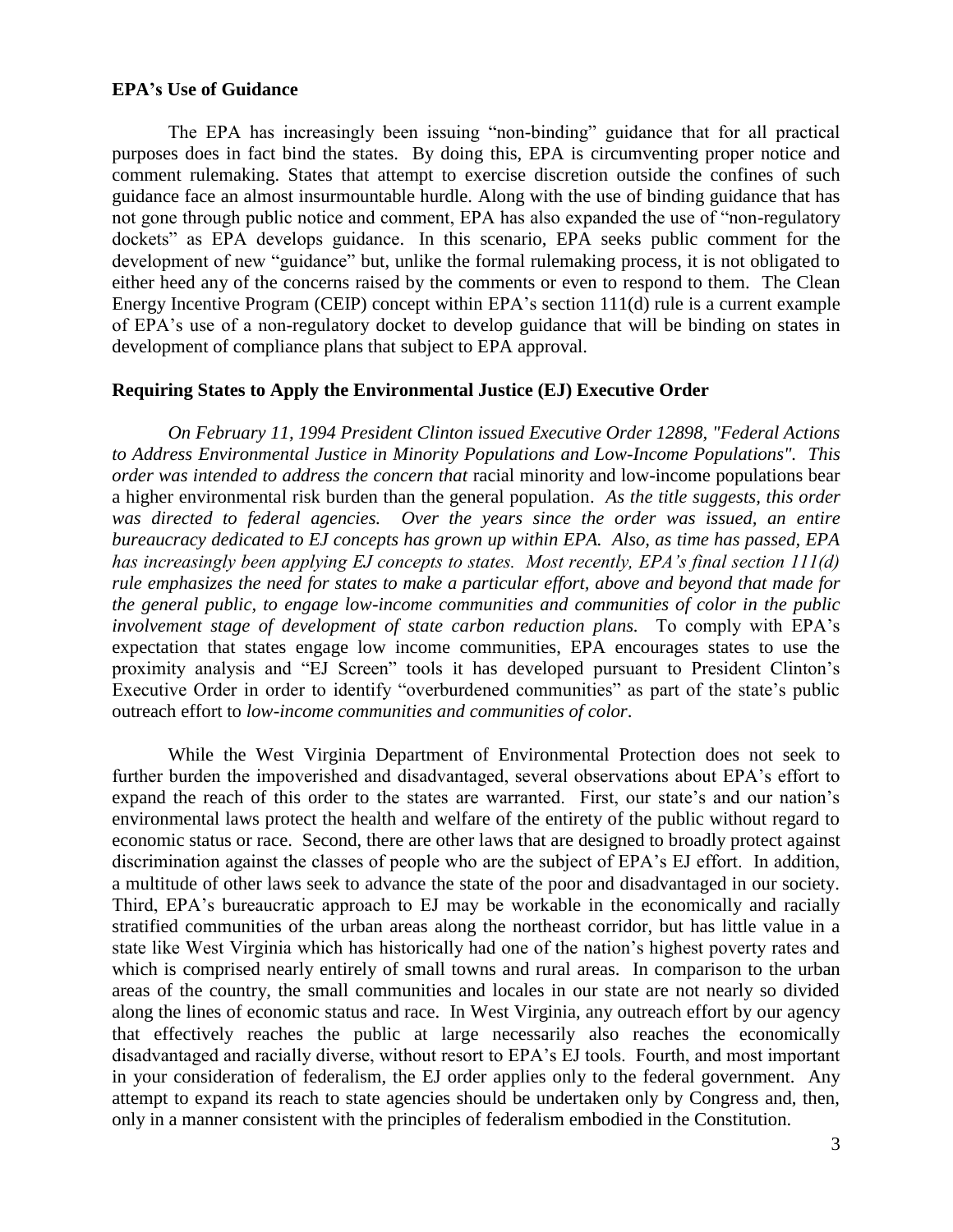## **Water Quality Standard Approval**

An important part of the federalism that is built into the Clean Water Act (CWA) is Section 303, which allocates primary responsibility for development of water quality standards (WQS) to the states. 33 U.S.C. § 1313(a) – (c). When a state changes its WQS, EPA is to determine whether the change "meets the requirements" of the CWA and, if so, approve the changes within sixty days of the state's submission of the change to EPA. 33 U.S.C. § 1313(c). If EPA determines a state's WQS change is "not consistent with the applicable requirements" of the CWA, it must notify the state of this determination within ninety days of the state's submission of the change to EPA. *Id*. This notice must "specify the changes necessary to meet such requirements." *Id*.

In West Virginia, a change in WQS is accomplished through a process of notice and comment rulemaking, much as occurs with federal regulations, plus formal legislative approval of the WQS rule in a bill adopted by the legislature and signed by the governor. This process gives our WQS the force and effect of a state statute. Even though changes in state WQS may be finally adopted as a matter of state law, federal law prevents them from taking effect until they are approved by EPA. Timely action by EPA on a change in WQS is important both to provide state waters with the protection our Division of Water and Waste Management has determined to be necessary and to avoid an unconstitutional depravation of legal force and effect to the sovereign act of our state legislature in adopting these revised standards as the law of the state.

In 2015, the West Virginia Legislature approved WQS revisions which included the removal of a long-standing use exemption, as well as a site-specific copper "water effect ratio" (WER). Despite using an EPA-developed procedure for its development, and communicating with EPA throughout the process, EPA declined to either approve or deny this portion of WVDEP's WQS in ninety days. In EPA's letter indicating this deferral, it did not specify changes needed to assure compliance, as required by 33 U.S.C. § 1313(c) and 40 C.F.R §131.21(a)(2). More recently, EPA's sixty and ninety day time frames for approval/disapproval of two other West Virginia WQS changes passed without any EPA action. One of these, a WQS for selenium, was derived in the same manner EPA has proposed to use for this pollutant. The other, a WQS for aluminum, involved a hardness-based criterion EPA has approved for use by at least three other states. In the case of each of these three WQS revisions, EPA inaction is denying effect to state law without any legitimate reason.

## **Water Quality Standard Interpretation**

Another example of egregious EPA intrusion into a state's rightful domain under federal environmental laws occurred under the federal Clean Water Act. Fourth and a half months into the current administration's initial term in office, it brought the new Secretary of the Interior, new EPA Administrator and Acting Assistant Secretary of the Army together to sign a Memorandum of Understanding (MOU) dated June 11, 2009 which bound EPA, the Interior Department's Office of Surface Mining (OSM) and the Army Corps of Engineers (Corps) to change the way they regulate coal mining in the Appalachian region. Notwithstanding the primacy of the State of West Virginia and other Appalachian states over the Clean Water Act's National Pollutant Discharge Elimination System (NPDES) permitting program, this MOU required EPA to "improve and strengthen oversight and review" of state NPDES permits and state water quality certifications under CWA section 401. This MOU also called upon EPA to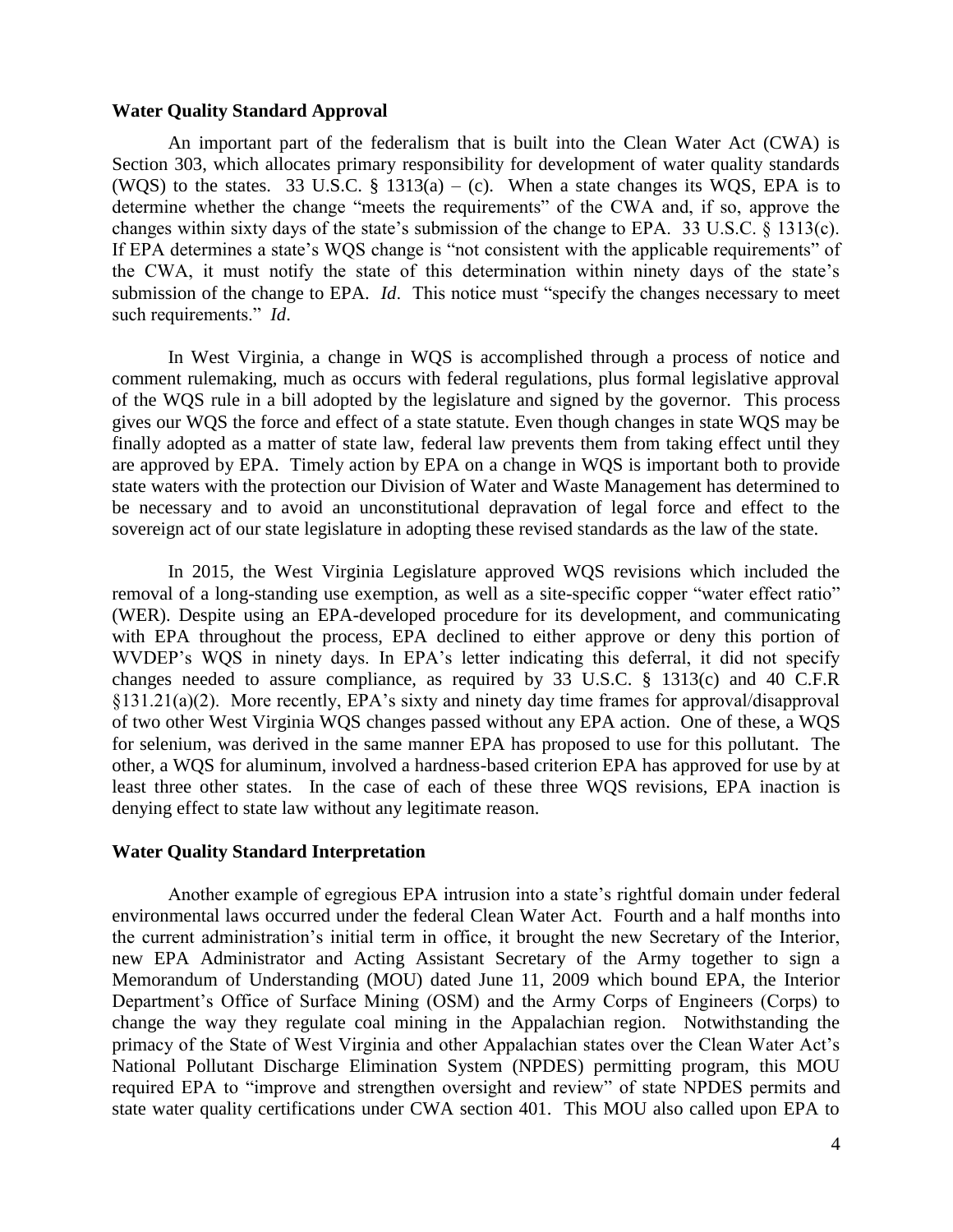take "appropriate steps to assist the States to strengthen state regulation, enforcement, and permitting".

Pursuant to the MOU, EPA revoked its waiver of review of NPDES permit applications for mining-related NPDES permits in West Virginia, including even those permits that EPA's own regulations would classify as "minor". What ensued thereafter was an effort by EPA to impose its own, newly minted re-interpretation of the State's narrative WQS for protection of the aquatic ecosystem in each and every NPDES permit the state issued for a coal mining operation. EPA's permit review effectively established a veto over state permitting decisions that did not follow its new interpretation. By fiat, EPA tried to impose radical changes in coal mine permitting. EPA did this without following any of the procedures set forth in the Clean Water Act and EPA's own regulations for it to substitute its own judgment for that of the state as to WQS. In a state like West Virginia, which has long lead the Appalachian region in coal production, there is a high volume of NPDES permitting activity for these mines. EPA's actions caused an immediate halt to permit approvals and a large backlog of permitting actions to develop.

The state was forced to sue EPA over the application of its new interpretation of West Virginia's narrative WQS. The state contended that EPA was applying its new interpretation of West Virginia's WQS as if it was a rule even though EPA had not gone through the proper procedures for establishing it as such under the federal Administrative Procedure Act and the CWA. The initial decision in this lawsuit by a federal district court agreed with the state and held that EPA could not legally apply this interpretation. Even though the district court's decision was reversed on appeal, the result remained the same. EPA could not legally apply its new interpretation of West Virginia's WQS. The court of appeals was of the opinion that this new interpretation was not a rule, therefore, EPA could not lawfully apply it.

#### **Increased Demands for Program Administration**

Across many of our regulatory programs, we see demands from EPA that have continually increased the metrics we are required to report to EPA. Even after a work plan for a given grant cycle is finalized with EPA, we have been asked to report on additional metrics that were not included in the finalized plans. Some of the additional metrics EPA has demanded require tracking for which our agency does not have the necessary software or mechanisms in place. These additional metrics have been required without providing additional funding to support the necessary database upgrades or funding to cover the additional personnel costs associated with the time spent collecting additional data.

#### **Federalism Issues in Other Environmental Programs**

Although the primary thrust of the committee's inquiry concerns federalism in the environmental programs operated by states under EPA oversight, the unique circumstances in West Virginia cause us to be acutely aware of abuses of federal authority in other environmental programs outside EPA's purview. West Virginia is a state in which coal mining has long played a prominent role. In terms of numbers of personnel, permits and mining operations, we operate the largest state program under the Surface Mine Control and Reclamation Act of 1977 (SMCRA). State programs under SMCRA are overseen at the federal level by the Interior Department's Office of Surface Mining (OSM). Although, there are enough federalism issues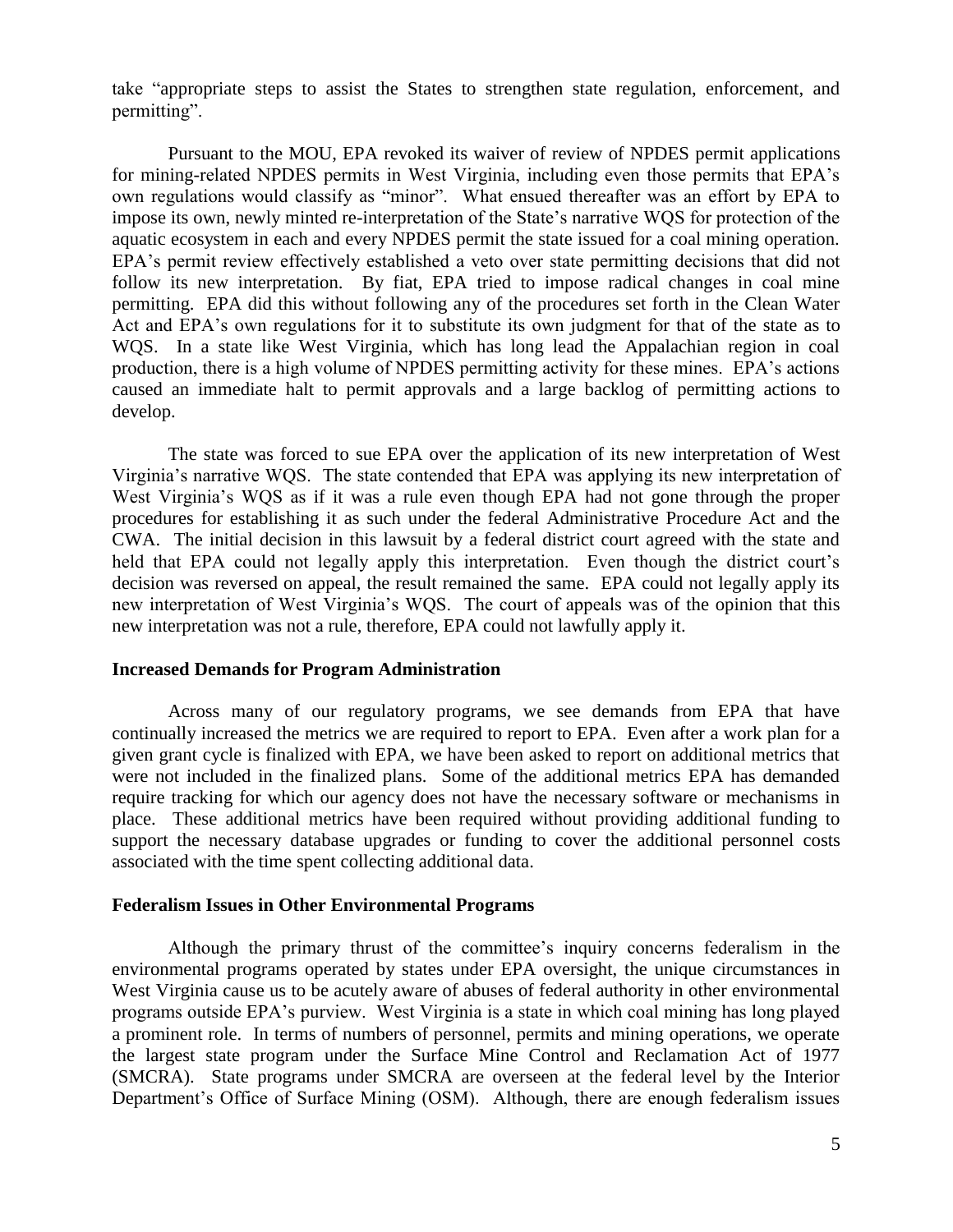arising from the states' relationship with OSM to support an entirely separate (and perhaps even longer) letter, I will only bring a few of them to your attention here.

# *Proposed Stream Protection Rule*

This proposed rule is an outgrowth of the June 11, 2009 MOU mentioned above. It suffers from problems far too numerous to discuss in detail. What began as a command to OSM to provide clarity to a relatively obscure regulation OSM adopted in 1983 has evolved into a massive re-write of the details of the overall SMCRA regulatory program. In developing this proposed rule OSM:

- Is fundamentally changing a mature regulatory program, something it should not undertake without a new mandate from Congress;
- Is merely carrying out a political mandate that is not justified by the states' regulatory experience;
- Has purposely excluded state cooperating agencies, including the West Virginia Department of Environmental Protection, from any involvement in the Environmental Impact Statement (EIS) it has prepared in support the rule – even though these states are the front line regulators with hands-on experience applying SMCRA and OSM is not;
- Would unlawfully eliminate the exclusive regulatory authority SMCRA confers on states; and,
- Establishes innumerable unlawful conflicts with federal and state clean water laws.

# *Approval of State Program Amendments*

Under the current administration, OSM has all but ignored its responsibility to review and approve amendments the states have adopted, resulting in a huge backlog of such amendments awaiting approval. Since 2009, West Virginia has submitted nine state program amendments to OSM which continue to await action. The only West Virginia program amendments to receive any kind of federal approval during this time have been those which increase fees or taxes on industry. Importantly, even these program amendments have only been approved on an "interim" basis and have not been finally approved. Just as in the case of the WQS revisions discussed above, each of these changes has been effectively adopted as a statute by the state legislature. Under OSM's regulations, these program amendments cannot take effect until OSM has approved them. OSM's failure to act on these program amendments unconstitutionally denies effect to the sovereign acts of our state legislature.

# *Use of Ten Day Notices to Correct Alleged Permit Defects*

The federalism embodied in section 521(a) of SMCRA provides for OSM to provide a state regulatory authority notice of potential violations of which OSM becomes aware, with an opportunity for the state to respond within ten days. If the state's response to OSM is deemed to be appropriate, nothing further happens. If OSM deems the state response to be inappropriate, SMCRA authorizes OSM to conduct an inspection of the alleged violation and take federal enforcement action if circumstances discovered in the inspection warrant it. An October 21, 2005 decision by the Assistant Secretary of the Interior Department concluded that this ten day